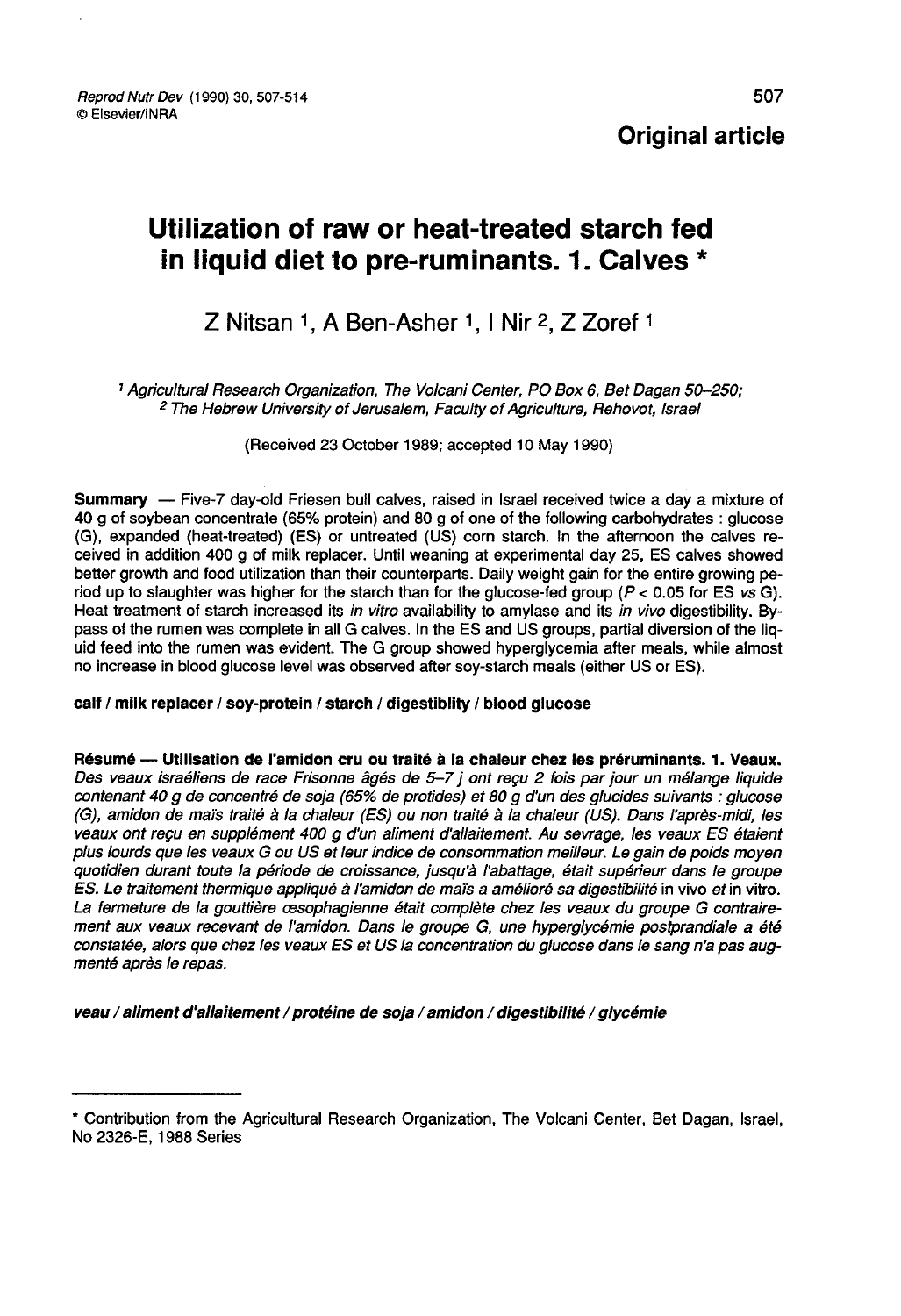# INTRODUCTION

The effect of expanding or pelleting the feed on digestibility in ruminants is well documented (Haenlein et al, 1962; Theurer, 1986). The effect of starch from different sources, as well as the effect of heat treatment of starch included in milk replac ers for veal calves, is also known (Mathieu and Thivend, 1968; Toullec et al, 1973, 1979), but the above studies began with calves weighing 60 kg or more and fed about 2 kg of milk replacers daily. The effect of including different starches in milk replacers for perinatal pre-ruminants consuming about 0.5 kg milk replacer daily is not as well known. Improving the utilization of feeds of plant origin used in milk replac ers may be of economical value. Dried milk products are used extensively in the production of commercial milk replacers for rearing calves, kids and lambs. Young calves fed milk or milk replacers ad libitum can consume and digest enough nutrients to achieve a daily average growth of 1 kg (Marshall and Smith, 1970). The amount of milk replacers fed in practice is limited due to economic reasons.

The cost of milk replacers can be reduced in substituting feeds of plant origin for some of the milk ingredients.

The digestive system of pre-ruminants is adapted to the efficient digestion and utilization of milk components. It was shown by direct and indirect methods that the capacity of young pre-ruminants to digest and utilize ingredients from sources other than milk is limited (Huber et al, 1961; Siddons, 1968; Siddons et al, 1969; Ben-Asher et al, 1981).

Toasted soybean concentrate (65% protein) may replace part of the milk proteins; this results in some reduction of calf performance. This reduction may be compensated after weaning, when dry feeds are given (Nitsan et al, 1972).

Contradictory reports exist regarding the utilization of starch by pre-ruminants when fed in liquid form with milk replacer. Poor growth of suckling calves fed milk replac ers containing more than 10% of raw corn starch was reported by Flipse et al (1950) and by Noller et al (1956). Including 18.5% starch in milk replacer for calves slightly reduced the digestiblity of organic matter compared with whole milk, but growth was similar in the 2 groups (Burt and Irvine, 1970). Thivend (1978) reported good performance of calves fed milk replacers containing about 20% starch, especially from 8 weeks of age onward. It was also shown that substituting part of the lipids in milk replacer by starch improved growth and reduced adiposity (Thivend et al, 1979). The utilization of starch from various sources may differ and be affected by cooking. Heat treatment of starch, which causes partial gelatinization, increases solubility and availability to amylolytic enzymes (Schoch and Maywald, 1967).

The purpose of this work was to compare the effects of the addition of raw vs heat-treated corn starch in milk replacer for young calves on growth, digestibility of nutrients, and rate of glucose absorption.

# MATERIALS AND METHODS

## Animals and feeds

Twelve Friesian bull calves, raised in Israel were purchased from various dairy farms after they had received colostrum for 3 d, followed by a commercial milk replacer. At 5-7 d of age, the calves were allotted to 3 experimental groups of 4 calves each according to body weight and kept in individual metabolic pens with wooden slatted floors.

For the morning meal (07 00 h), the calves received a mixture of 40 g of soybean concentrate (65% protein) and 80 g of one of the following carbohydrate sources: glucose (G), raw corn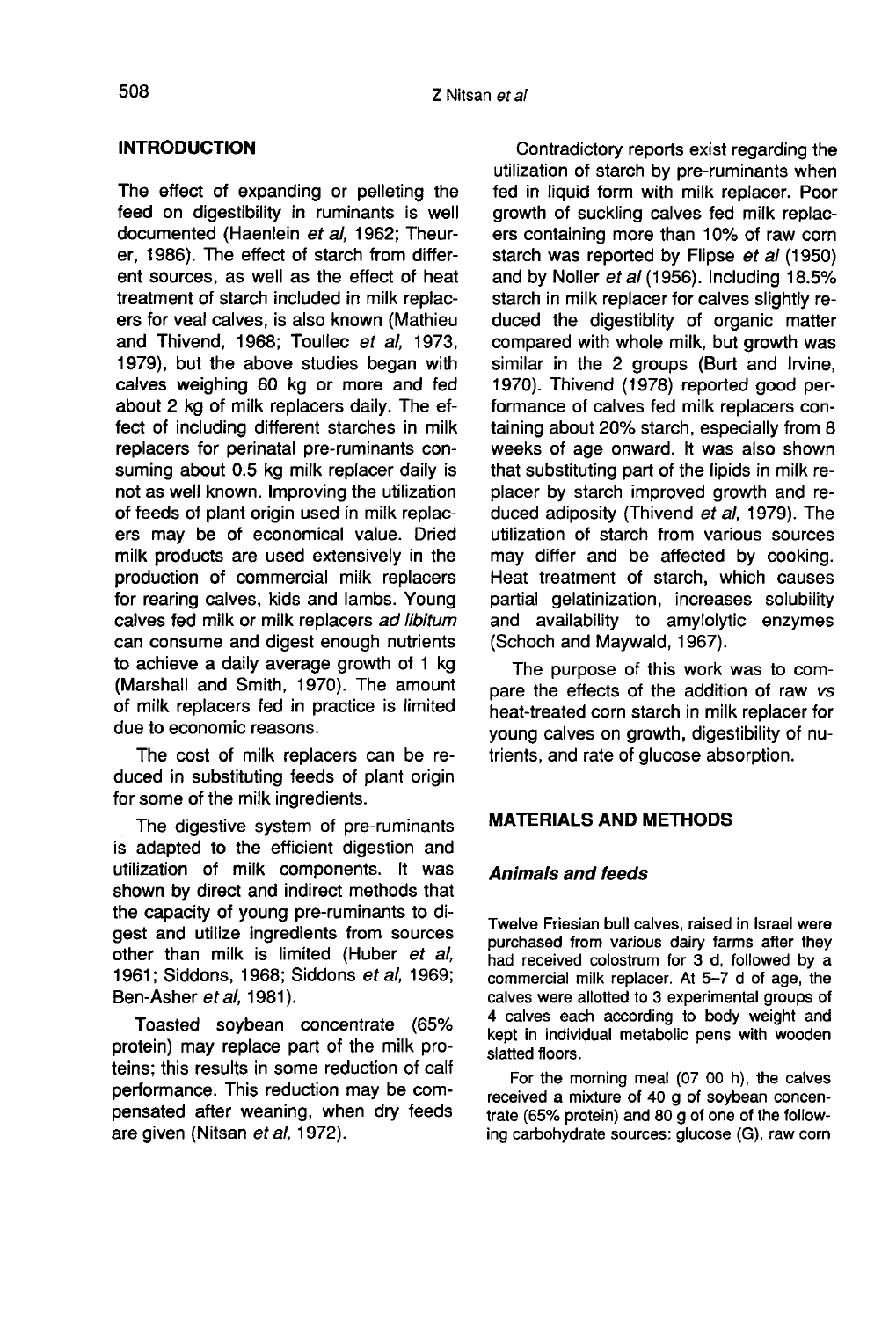starch (US) or expanded (heat-treated) corn starch (ES) (Galam Ltd, Maanit, Israel), mixed in 1.5 1 of lukewarm (37 °C) water. At 17 00 h, 400 g of commercial milk replacer and 120 g of one of the soy-carbohydrate mixtures, described for the morning meal, were offered in 2.5 I of water. The commercial milk replacer was prepared from milk products (skim milk and whey powder). The composition of the milk replacer (% as fed) was: dry matter; 95.6, crude protein; 26.3, fat; 16.5, ash; 7.8, Mcal/kg; 4.7. Digestible energy was calculated using the following factors: 4, 9, 4 kcal/g for protein, fat and N-free extracts, respectively.

The calves were weighed at the beginning of the experiment and on days 10, 17 and 25. After weaning, they received a commercial concentrate (16% crude protein; 2 600 kcal/kg). Its consumption during the first 3 d was recorded for each calf. Later on, the calves were kept in 1 group; they received a concentrate (ad libitum) and hay (150 g/d), and their weights and age at slaughter were recorded.

On d 13-20 of the experiment, the faeces were collected in plastic bags, which were changed twice daily, and their contents frozen at  $-20$  °C. On the same days, urine was collected in plastic bottles containing 200 ml of 5% sulfuric acid to prevent nitrogen loss. The pooled faecal samples of each calf were homogenized with water (1/1, bw/w) in a Waring Blender. Water intake was measured on the same days as the faeces and urine were collected.

In order to determine whether all liquid feed by-passed the rumen, iron oxide (2 g/kg dry food) was mixed with the diets and rumen liquor was obtained with a plastic tube connected to a suction bottle, before and 15 min after feeding on the 21st d of the experiment. The pH of the rumen liquor was determined immediately and the presence of red colour was recorded.

On d 22 of the experiment, blood samples were drawn from the jugular vein before the morning meal and at various intervals up to 120 min following the afternoon meal.

#### Chemical analyses

Dry matter, ash, total nitrogen, fat and starch in the feeds and the faeces, and total nitrogen in the urine were determined as described earlier (Ben-Asher et al, 1981). Blood glucose was determined by a glucose-oxidase method (Hestrin- Lerner and Ben-Yonah, 1963).

In vitro digestion of raw and heat-treated starch was determined by using pancreatic amylase (Type 1-A, Sigma Chemical Co, St Louis, Mo, USA) at a concentration of 0.5 mg/ml distilled water. The starch samples were prepared in phosphate buffer (pH  $6.9, 0.1$  mol/l) at a concentration of 0.5%. After incubation for 10 min at 37 °C, the amount of reducing sugars was determined with Summer reagent (Bernfeld, 1955).

#### Statistical analysis

Differences between means were assessed by Duncan's multiple range test (Duncan, 1955).

#### RESULTS

The body weight of ES calves increased linearly, from the beginning of the experiment, while that of G and US calves increased more slowly during the first 10 d. Later on, the growth of all groups was parallel (fig 1).



Fig 1. Body weights of calves fed milk replacer and a mixture of soy concentrate and glucose, (G), heat-treated starch, (ES) or untreated starch (US). Vertical lines  $=$  SEM.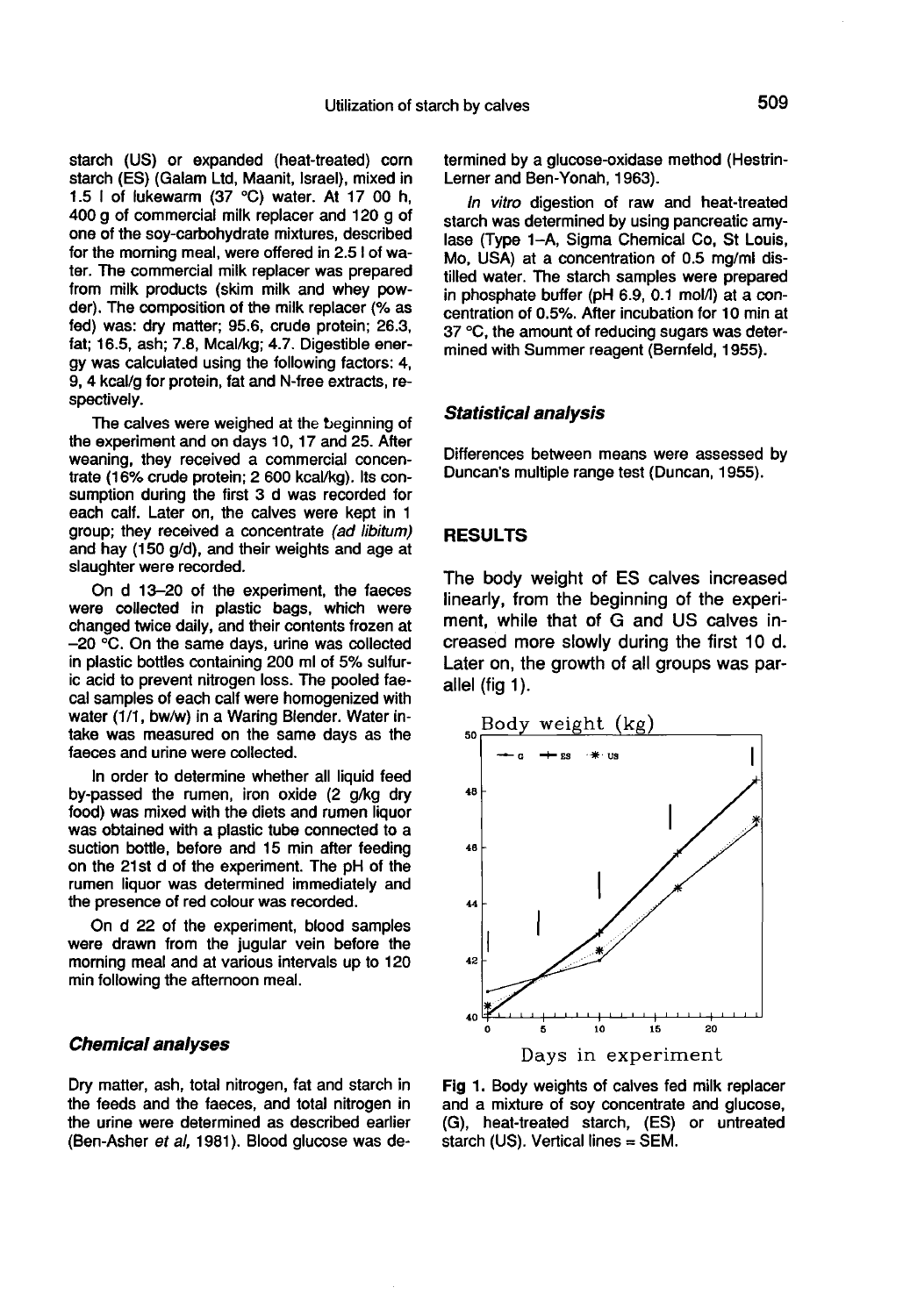There were no statistically significant differences in the performance of calves in the different groups up to weaning. However, the ES calves grew and utilized dietary energy and protein better than the other 2 groups (table I). For 3 d after weaning the ES calves consumed the highest amounts of dry concentrate feed. The calves were slaughtered when they reached a mean body weight of about 420 kg. The ES calves reached slaughter weight 23 d earlier than the G group ( $P <$ 0.05) and 11 d before the US group (NS).

Apparent digestibility of the dry matter was highest in the G group; no significant difference was observed between the ES and US groups. Expanded starch was diqested better than raw starch  $(P < 0.05)$ . Apparent digestibility of protein was similar in the G and ES groups and about 7% lower in the US group (NS). There were no statistically significant differences among the groups in fat or in ash apparent digestibility. Nitrogen retention was highest in the G group and lowest in the US group  $(P <$ 0.05). The ES group was intermediate and

did not differ significantly from either group (table II).

Water intake of the calves was about 5.3 I/d or about 9 1/kg of dry matter intake and did not differ between the groups.

Diarrhoea was not observed and water concentration in the faeces was 16-20% in the different groups.

The pH of the rumen liquor was similar in all groups before the morning meal. Fifteen min following the meal, the pH was unchanged in the G group but dropped markedly in the ES one. In the US calves this drop was moderate (table 111). The drop in rumen liquor pH occurred when the liquid feed did not completely by-pass the rumen. No marker was detected in the rumen liquor in any of the G calves. In the ES group the marker was detected in all the calves and in the US group in 2 out of 4 calves.

The faeces pH was lower in the calves fed diets containing US or ES compared with the G one, and the difference was statistically significant in the evening. There

|                          | G                | ES   | US                | <b>SEM</b> |
|--------------------------|------------------|------|-------------------|------------|
| Initial body weight (kg) | 40.9             | 40.1 | 40.7              | 2.35       |
| Final body weight (kg)   | 46.8             | 48.4 | 47.0              | 2.31       |
| Daily gain (g)           | 236              | 332  | 250               | 52         |
| Intake:                  |                  |      |                   |            |
| Digestible energy (Mcal) | 66.9             | 67.5 | 67.2              |            |
| Crude protein (kg)       | 3.58             | 3.58 | 3.58              |            |
| Utilization:             |                  |      |                   |            |
| Mcal/kg wt gain          | 11.3             | 8.1  | 10.7              | 1.65       |
| Protein kg/kg wt gain    | 0.61             | 0.43 | 0.57              | 0.11       |
| Dry concentrate intake   |                  |      |                   |            |
| 3 d after weaning (g)    | 456 <sup>b</sup> | 887a | 541 <sup>ab</sup> | 143        |

Table I. Growth, food intake and utilization of calves fed milk replacer and a mixture of soyconcentrate and glucose (G), heat-treated starch (ES) or untreated starch (US) (means of 4 calves/ group).

Means in the same raw with different superscript letters differ significantly ( $P < 0.05$ )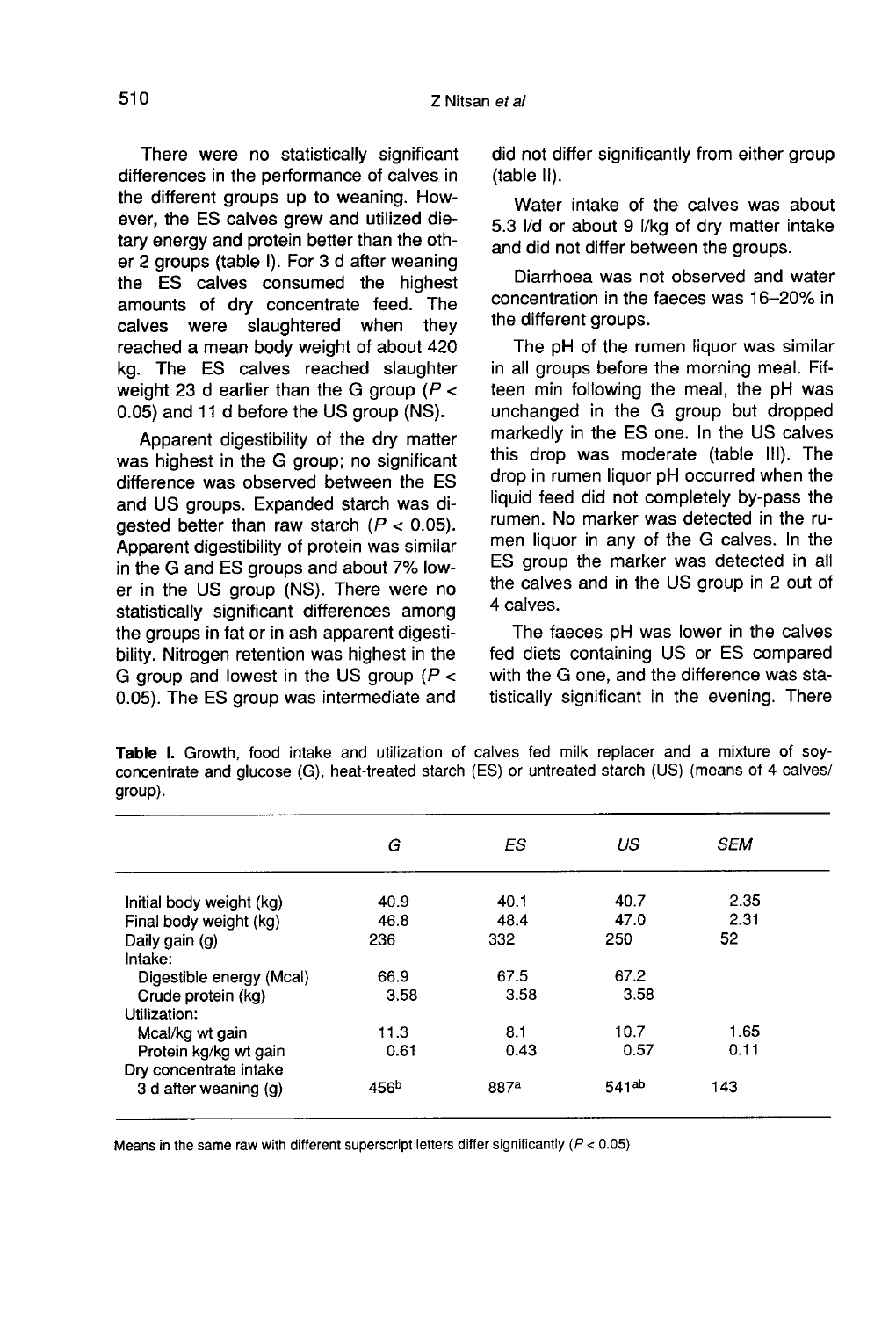|                                                     | G                                         | ES                                                             | US                                                             | <b>SEM</b>                           |  |
|-----------------------------------------------------|-------------------------------------------|----------------------------------------------------------------|----------------------------------------------------------------|--------------------------------------|--|
| Dry matter<br>Crude protein<br>Fat<br>Starch<br>Ash | 92.4 <sup>a</sup><br>82.2<br>91.1<br>81.7 | 88.1 <sup>b</sup><br>82.2<br>90.7<br>95.4 <sup>a</sup><br>80.8 | 86.0 <sup>b</sup><br>76.9<br>87.4<br>87.0 <sup>b</sup><br>81.8 | 1.48<br>3.07<br>2.96<br>2.50<br>2.39 |  |
| Nitrogen retention                                  | 60.6 <sup>a</sup>                         | 55.8 <sup>ab</sup>                                             | 48.0 <sup>b</sup>                                              | 3.14                                 |  |

Table II. Apparent digestibility (%) of feed ingredients by calves fed milk replacer and a mixture of soyconcentrate and glucose (G), heat-treated (ES) or raw (US) starch (means of 4 calves/group).

Means in the same raw with different superscript letters differ significantly ( $P < 0.05$ )

Table III. PH of rumen liquor and faeces of calves fed milk replacer and a mixture of soy-concentrate and glucose, heat treated starch or raw starch (means of 4 calves/group  $\pm$  SE).

|                | Rumor liquor pH |                     | Faeces pH      |                  |
|----------------|-----------------|---------------------|----------------|------------------|
|                | before meal     | after meal          | morning        | evening          |
| Glucose        | $7.3 \pm 0.16$  | $7.2^a \pm 0.06$    | $6.3 \pm 0.33$ | $7.3^a \pm 0.28$ |
| Treated starch | $7.2 \pm 0.23$  | $4.9^{b} + 0.18$    | $5.6 + 0.14$   | $6.0^b \pm 0.13$ |
| Raw starch     | $7.3 \pm 0.06$  | $6.3^{ab} \pm 0.43$ | $5.9 \pm 0.31$ | $5.8^{b}$ + 0.17 |

Means in the same column with different superscripts differ significantly ( $P < 0.05$ )

were no differences between the ES and US groups in this respect (table 111).

Blood glucose levels before the morning meal were 80-90 mg/100 ml in all calves<br>(fig 2). After the morning meal, blood glucose level in the G group increased markedly and reached 196 mg/100 ml 2.5 h post feeding. It resumed the basal level 6 h post feeding. In the ES and US groups, which were fed soy-starch mixtures in the morning meal, the changes in blood glu cose levels were non-significant. In the second meal, 6 h after the morning meal, all groups received 400 g of milk replacer

in addition to 120 g of soy-carbohydrate mixture. Blood glucose levels increased markedly in all groups; 60 min after the meal these levels were highest in the ES group and lowest in the US one (NS), they increased further 120 min following the meal in the G group and reached 200 mg/ 100 ml, similar to the peak reached in the morning. In the 2 groups that received soystarch mixtures, the peaks were below 150 mg/100 ml.

Hyperglycemia in the G group was accompanied by higher secretion of glucose in the urine compared with the ES and US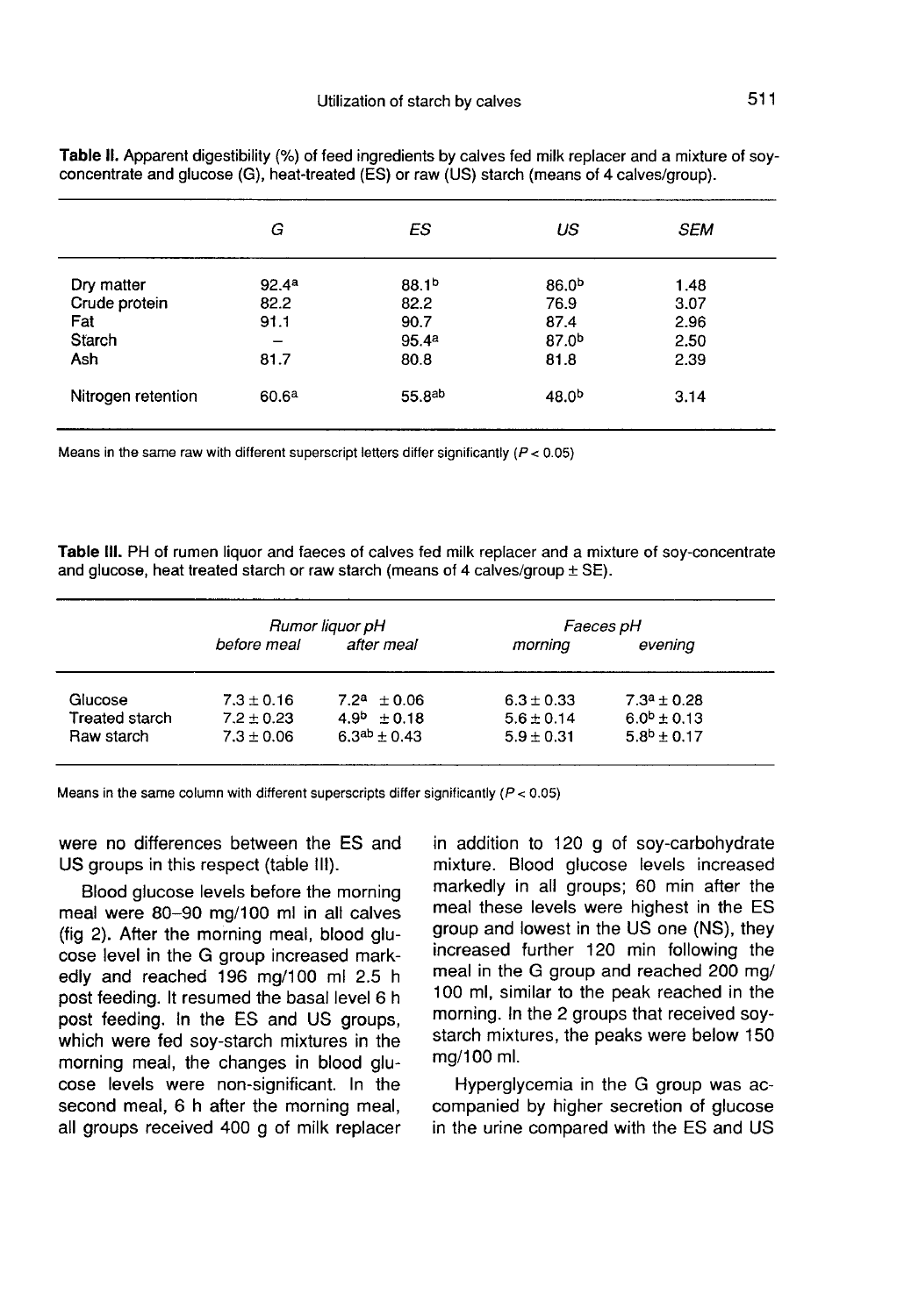

Fig 2. Blood glucose levels before and after meals of calves fed the following diets: in the morning, soy + glucose (G); soy + heat - treated starch (ES); and soy + untreated starch (US). In the afternoon, milk replacer + one of the respective diets. Arrow indicates time of afternoon meal. Vertical lines indicate SEM. \* Statistically significant from the other treatments within periods,  $P < 0.05$ .

groups:  $120 \pm 5.4$ ,  $15 \pm 1.7$  and  $20 \pm 2.4$ mg/100 ml of urine in the G, ES, and US groups, respectively, the difference between the G and the 2 other groups being statistically significant  $(P < 0.05)$ .

In vitro digestion of the treated starch by pancreatic amylase was about 3-fold higher than that of raw starch. The amount of reducing sugars released from 1 g of starch during 3 min of incubation was 250 and 82 mg, respectively.

### **DISCUSSION**

The daily gains of the calves were 230- 330 g. These gains were low since the calves received limited amounts of liquid feeds, according to the amounts fed to calves designed for beef production. However, while in practice calves are fed dry concentrate and hay in addition to milk re-

placers, the calves in the present experiment did not receive any dry feeds in order to evaluate the digestibility, utilization and glycemia obtained by the liquid diets.

Heat treatment of starch increased its in vitro availability to amylase. This was concurrent to about 10% improved digestibility of starch in vivo, confirming the previous results of Mathieu *et al* (1970). Improved<br>digestibility of starch was accompanied by a 7% increase in protein digestibility and retention which was not statistically significant. A relationship between starch and protein digestion was also reported by Huber et al (1968) and by Thivend et al (1979). The lower pH of the faeces of calves fed starch could indicate that part of the starch escaped digestion and absorption in the small intestine and was fermented in the caecum or colon. Intense fermentation and thus high bacterial proliferation could cause an underestimate of protein apparent digestibility. A similar phenome non was observed in kids fed milk replac ers containing starch (Nitsan et al, 1985).

In young calves, milk by-passes the rumen and is diverted to the abomasum due to the closure of the oesophageal groove. Liquids other than milk may cause incomplete closure of this groove (Guilhermet et al, 1973), and part of the liquid feed may pass into the rumen. In the present experiment using iron oxide as a marker, it was found that inclusion of the starch-soy mixtures was accompanied by incomplete closure of the oesophageal groove. This was also evident from the lower pH in the rumen liquor of the ES calves compared to the other group as was reported for kids (Nitsan et al, 1990). The passage of small amounts of liquid feed into the rumen could enhance the development of this site. Indeed, during the first 3 d after weaning, when food intake was still recorded for each calf individually, the ES calves consumed far more dry concentrate than the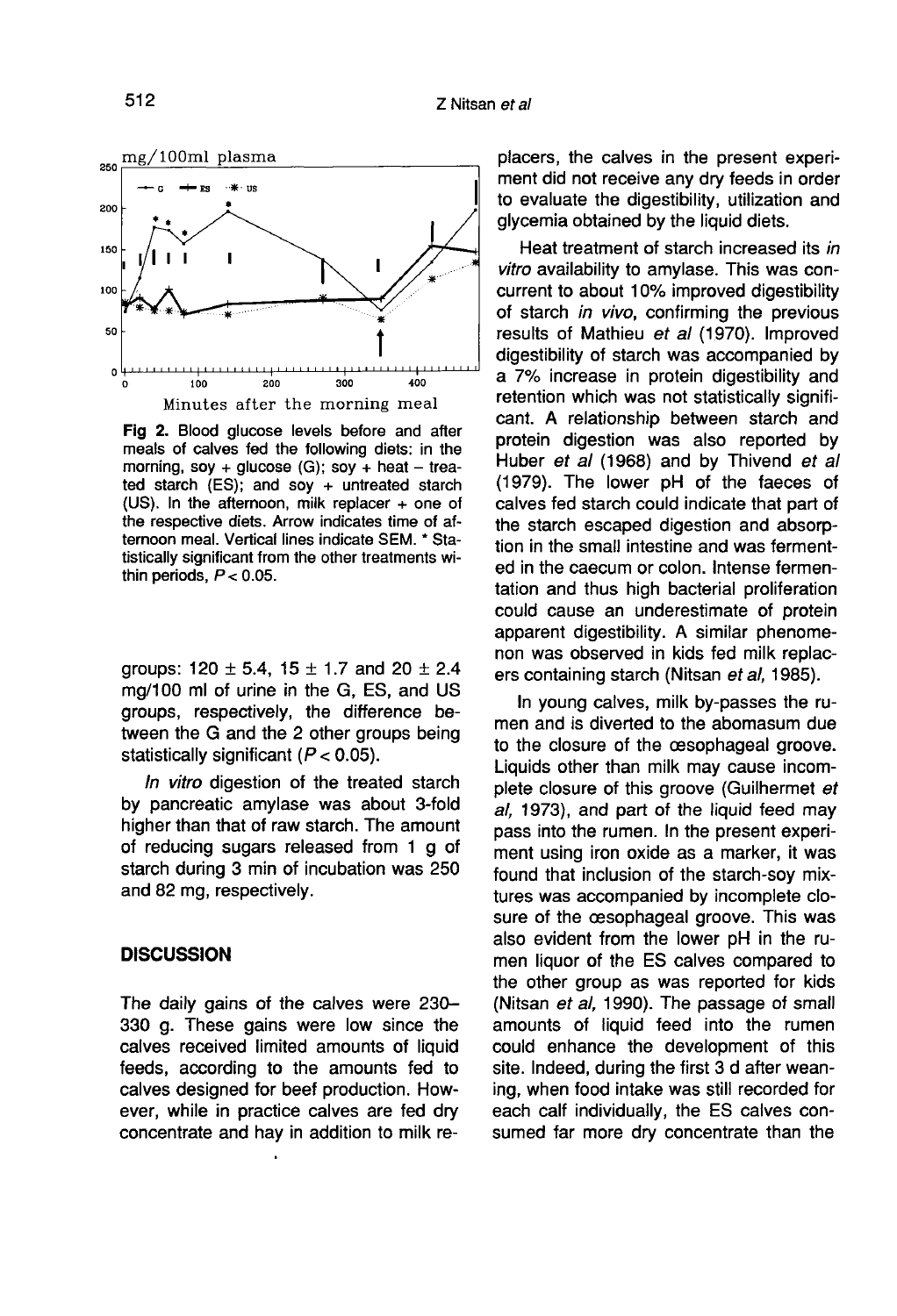other groups (table I). This early effect on food intake probably persisted since the ES calves reached a slaughter weight of about 420 kg 23 d earlier than the G group, while the US calves were intermediate in this respect.

The post-feeding increase in blood glu- cose levels in the G group was quite similar to that reported by Thivend and Martin-Rosset (1971) for calves fed milk replacer containing a mixture of glucides. Blood glu cose levels did not differ between the ES and the US groups and were considerably lower than in the G group, in accordance with Natrajan et al (1972).

Although the *in vitro* study showed a 3fold increase in the digestibility of the treated, compared with the untreated raw starch, the post-feeding changes in blood glucose levels did not differ between the 2 groups. This could be related to the higher amounts of ES trapped in the curd, causing slower release to the small intestine and delayed evacuation from the gastrointestinal tract compared with the US (Coombe and Smith, 1974; Golan et al, 1990). When calves were fed a glucosesoy mixture, the high solubility of the glucose was accompanied by a rapid flow of glucose to the intestine, inducing a substantial rise in glycemia. It seems that post-feeding blood glucose levels may reflect the rate of absorption of soluble carbohydrates but are not a reliable measurement of total absorption or utilization of less soluble carbohydrates, such as various starches. The absorption of glucose from starches may be delayed due to their slower release from the abomasum or slower breakdown by amylase. Moreover, rapid absorption of glucose did not relate to a better growth rate.

In conclusion, suckling calves receiving 160 g of corn starch daily, or 250 g of starch per 1 kg of dry feed grew and utilized feed as well as their counterparts receiving a similar amount of glucose, without showing any ill effects or diarrhoea. Heat treatment improved the apparent digestibility of starch  $(P < 0.05)$ . In the present study suckling calves absorbed about 152 g of ES and 139 g of US per d.

#### **REFERENCES**

- Ben-Asher A, Nitsan Z, Nir 1 (1981) Comparison of ruminal and post-ruminal digestion of a concentrate feed in the young calf. Reprod Nutr Dev 21, 999-1007
- Bernfeld P (1955) Amylase,  $\alpha$  and  $\beta$ . In: Methods in Enzymology (Calowick SD, Kaplan NO, eds) Academic Press, New-York, 149- 158
- Burt AWA, Irvine SM (1970) Carbohydrates in ! milk replacers for calves.  $J$  Sci Food Agric 21,342-346
- Coombe NB, Smith RH (1974) Digestion and absorption of starch, maltose and lactose by the preruminant calf. Br J Nutr 31, 227-235
- Duncan DB (1955) Multiple range and multiple F tests. Biometrics 11, 1-44
- Flipse RJ, Huffman CF, Webster HD, Duncan CW (1950) Carbohydrate utilization in the young calf. 2. Nutritive value of starch and the effect of lactose on the nutritive values of starch and syrup in synthetic milk. J Dairy Sci 33, 557-564
- Golan M, Nitsan Z, Nir I (1990) The utilization of raw or heat treated starch fed in liquid diet to preruminants. 3. Lambs. Small Rumin Res (in press)
- Guilhermet R, Mathieu CM, Toullec G (1973) Observations sur le transit des aliments liquides au niveau de la gouttière cesophagienne chez le veau préruminant et ruminant. Ann Biol Anim Biochim Biophys 13, 715-718
- Haenlein GFW, Burton DW, Hoyt HC, Mitchell WH, Richards CR (1962) Effects of expanding or pelleting upon feed digestibility and heifer growth. J Dairy Sci 45, 754-758
- Hestrin-Lerner S, Ben-Yonah S (1963) Routine determination of blood glucose with glucose oxidase. Bull Res Counc Isr 10E, 188-191